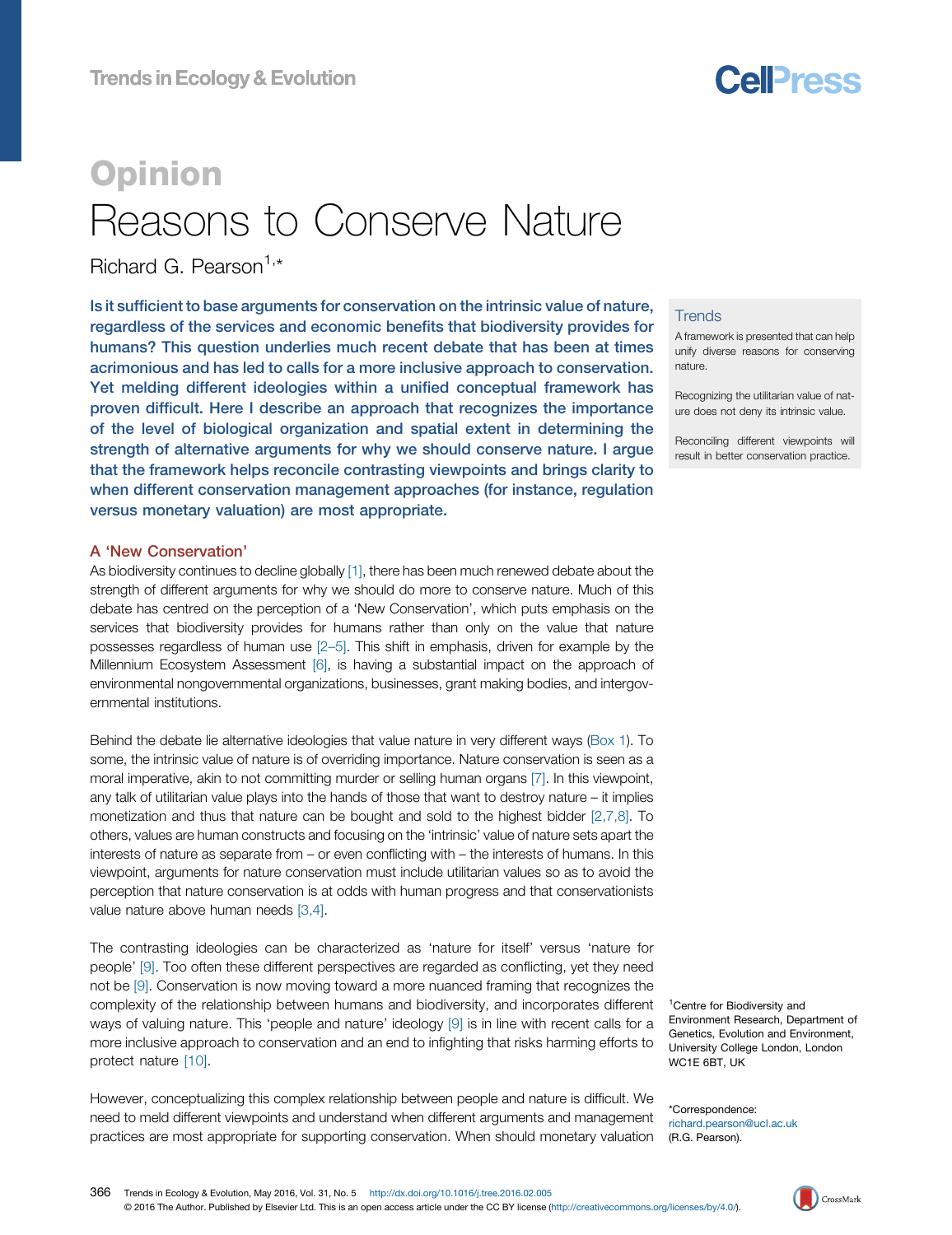# CAPrass

#### <span id="page-1-0"></span>Box 1. Alternative Values Assigned to Nature

Nature tends to be valued for multiple different reasons. There is little agreement over terminology, but we can distinguish at least three different types of value:

(i) Utilitarian value (or instrumental value): refers to the many uses that humans derive from nature. These uses include services such as decomposition, pollination, climate regulation, water purification, and recreation [\[21\].](#page-5-0) Here it is the function of nature that is valued [\[22\].](#page-5-0) Utilitarian value is often associated with monetary valuation [\[7\].](#page-5-0)

(ii) Intrinsic value (or inherent value): refers to the perceived value of nature irrespective of humans. The view is that nature has a right to exist regardless of function ('existence value') and that it is morally right to conserve nature aside from human interests [\[22\].](#page-5-0) People commonly object to converting intrinsic value into monetary value: nature is valued for what it is, rather than for what it does, so its value is not open to quantification or monetary transaction [\[2,5,22\]](#page-5-0).

(iii) Non-use value: refers to the value of nature to humans even when there is no direct use. Humans place non-use value on knowing that nature continues to exist and can be bequeathed to future generations, possibly for future use [\[21\]](#page-5-0). There are similarities between intrinsic and non-use values in that both value nature irrespective of human use (e.g., existence value), but non-use value is distinguished in that the value is regarded as being to humans rather than regardless of human interests. Since non-use value is based on human interests (like utilitarian value) it is open to quantification (unlike intrinsic value) and has been used in assessments of ecosystem services, including the UK National Ecosystem Assessment [\[21\].](#page-5-0)

and market mechanisms be employed, and when is regulation necessary? Here I describe a conceptual framework that recognizes the importance of the level of biological organization and spatial extent in affecting how we view and manage our relationship with nature ([Figure](#page-2-0) 1). My aim is to show how different arguments for conservation are suited to different spatial extents and levels of biological organization, such that seemingly opposing viewpoints are not necessarily in conflict.

#### Levels of Biological Organization

Biodiversity exists at multiple levels of organization, including at the levels of genes, populations, species, and ecosystems [\[11\].](#page-5-0) Although it might be argued that intrinsic value is associated with all levels of biological organization, this interpretation is of no practical use for planning and decision-making. If all levels of biological organization have equal intrinsic value, and if all species are regarded as having equal intrinsic value, then the implication is that no harm can be done in any way to any component of biodiversity. The concept of intrinsic value applied equally to all of nature therefore offers no way to prioritize and points only toward a halt to human progress because most human developments impact on nature to some degree. In practice, then, intrinsic value is commonly associated with certain species and ecosystems.

Conservation is most commonly thought of at the species level: endangered species conservation is central to the missions of environmental organizations such as WWF and is the basis for the IUCN Red List of Threatened Species; icons of conservation are often at the species level – pandas, tigers, whales; and the threat of a sixth species-level mass extinction is widely associated with the current biodiversity crisis [\[12\]](#page-5-0). Reasons that species are so highly valued include their aesthetic qualities (especially large, colourful, and intelligent species) and a perceived moral obligation to preserve the existence of different life forms. The upshot is that we tend to assign higher value to an individual or population of an endangered species than to those of a common species.

Arguments for conservation are also commonly associated with ecosystems, particularly the natural beauty of wilderness. A great deal of conservation action, including establishment of the first national parks in the USA, has been influenced by the idea of conserving wild nature, natural landscapes, and the communities of animals and plants that live there without human influence [\[13\]](#page-5-0).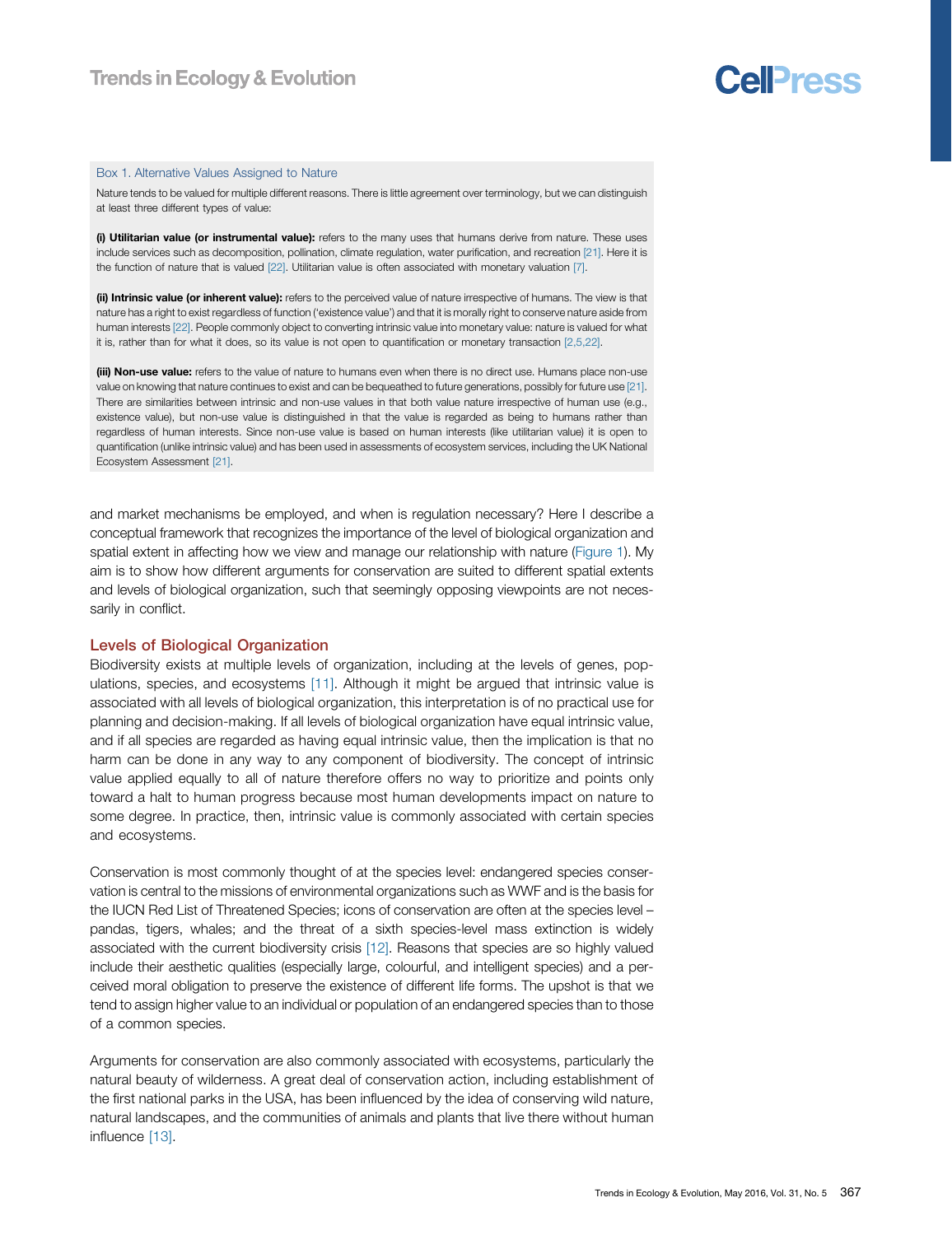# <span id="page-2-0"></span>**Trends in Ecology & Evolution**

# **Cell**ress



#### **Trends in Ecology & Evolution**

Figure 1. Example Reasons for Conserving Nature Divided along Axes Defined by the Biological Level of Organization and Spatial Extent. The reasons included are examples to illustrate how this conceptual space can help harmonize different aspects of the relationship between people and nature. For example, endangered species conservation, pertaining to the value of maintaining the existence of species threatened with extinction, makes sense only at the species level and at a global extent. By contrast, most of the ecosystem services used by humans – such as water purification and pollination – rely on genetic, population, and ecosystem levels of biological organization at regional and local extents where the benefits are gained. Some reasons span multiple levels of biological organization or spatial extents (illustrated by the arrows); for example, species and ecosystems might be judged to have aesthetic value [\[21\],](#page-5-0) and climate regulation is a global phenomenon but local climate can be affected by the biosphere [\[23\].](#page-5-0) Different conservation management practices, including regulation and monetary valuation, are most appropriate for different parts of the conceptual space. For example, the local benefits of healthy ecosystems for providing clean water and recreation might be amenable to monetary valuation, whereas the protection of globally endangered species requires enforceable international regulation. Photographs (left to right) from Wikimedia Commons: Zephyris (Richard Wheeler), Waugsberg, J. Patrick Fischer, Guy Francis.

Species conservation and the beauty of nature are reasons for conservation commonly associated with intrinsic and non-use values. For instance, it can be regarded as morally right to maintain the existence of tigers in the wild, and to conserve the beauty of Yosemite Valley, regardless of human use. But accepting this should not preclude accepting arguments for conservation that are based on utilitarian value, particularly when we consider different levels of biological organization. For instance, populations of species provide vital ecosystem services such as pollination, such that loss of a population can cause loss of an ecosystem service that has utilitarian value. If the continued existence of populations of the species elsewhere means that the species itself is not threatened, or if the population lives in a human-dominated, non-wild landscape, then arguments for the intrinsic value of species and ecosystems are inadequate. Given that population declines are perhaps the most prevalent aspect of biodiversity loss [\[14\],](#page-5-0) failure to recognize the utilitarian value of populations does a disservice to conservation.

Viewing reasons for conserving nature at different levels of biological organization thus clarifies when alternative arguments are most relevant, in particular that arguments based on intrinsic value are most commonly associated with species and ecosystem levels. This takes us some way toward melding utilitarian and intrinsic reasons for conservation, enabling both to be included within a multifaceted approach.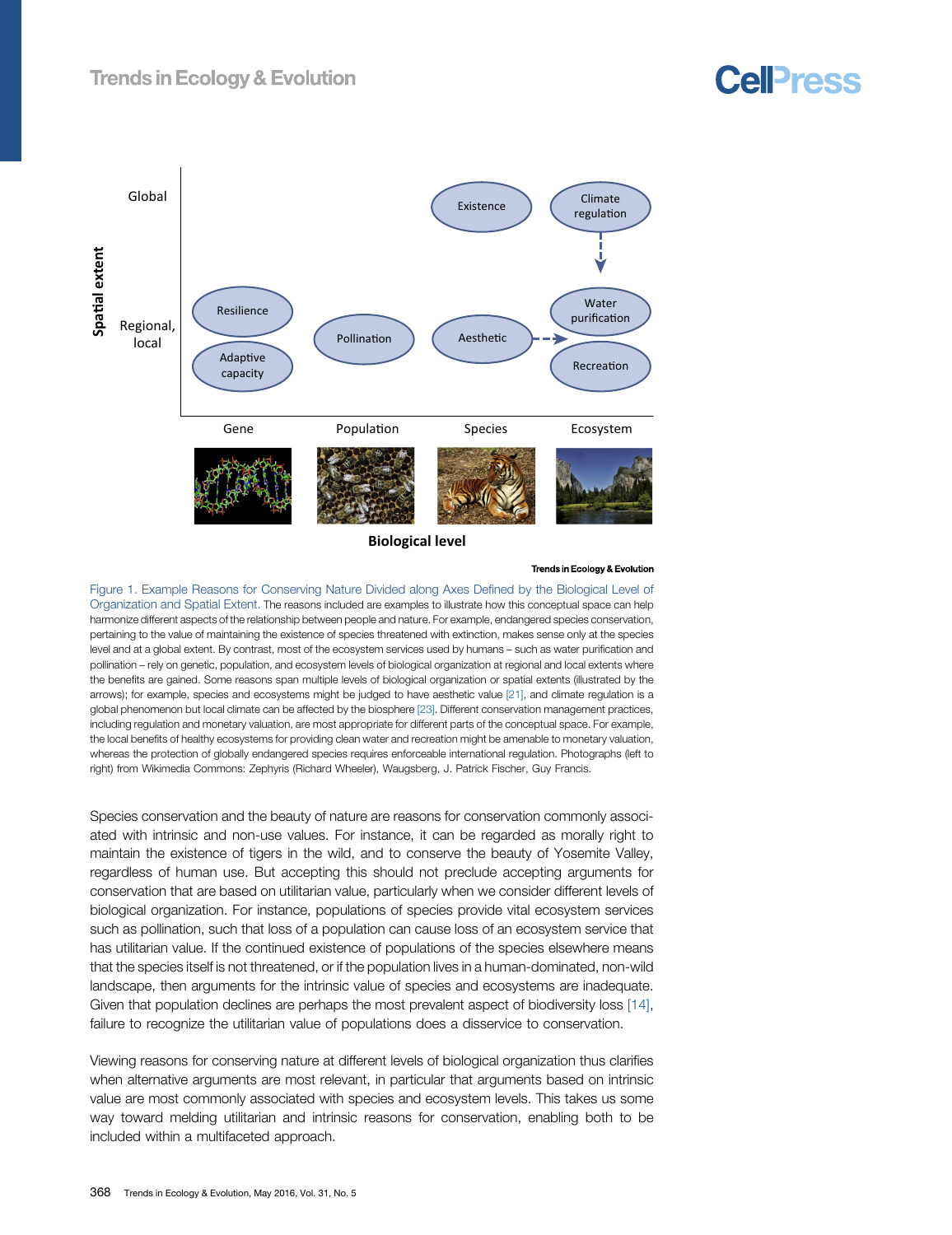

# Spatial Extent

It is also important to consider spatial extent when weighing up alternative arguments for conservation. The existence value of a species makes sense only in a global context. A species might become locally extinct, but its presence elsewhere in the wild (or possibly in captivity) avoids permanent extinction. This is why, for instance, the IUCN Red List reports global conservation threat. Climate regulation is also a global phenomenon (although local regulatory processes operate, see [Figure](#page-2-0) 1). Regulation of the global climate system within safe bounds for all will require global-scale action, which is a challenge faced by the Intergovernmental Panel on Climate Change (IPCC).

Yet by contrast, most ecosystem services are provided regionally and locally [\[15\].](#page-5-0) For instance, water purification is provided by ecosystems within the local catchment; the recreational value of ecosystems and the aesthetic value of species are largely experienced in a regional park or one's own back garden (with the exception of international nature tourism); and pollination is provided locally (although the food produced might be later distributed worldwide). One implication of this is that the Intergovernmental Science–Policy Platform for Biodiversity and Ecosystem Services (IPBES) is more focused on local and regional extents than is the IPCC.

Biodiversity conservation becomes especially localized when we consider the genetic level. Whenever a local planning decision is made – to build a supermarket, hospital, or farm – the destruction of habitat will contribute to loss of genetic diversity. This loss might not be for a globally threatened species, and perhaps will be for only small, non-charismatic species – earthworms, wasps, or snails – but loss of just a few individuals will have an impact on genetic diversity, however small.

The distinction between global and local diversity is especially important when we consider that, although global species diversity is in decline, the number of species in many of the world's regions has increased over recent decades and centuries. For example, Britain has gained over 1800 non-native species in recent decades, due largely to the arrival of introduced species, new mosaics of diverse habitats, climate change (diversity tends to increase with temperature), and hybridization [\[16,17\]](#page-5-0). This regional diversification could potentially support improved ecosystem services for local communities, even though the existence value of species continues to be eroded globally.

## Regulation and Monetary Valuation

We have multiple management tools available for conserving nature, including direct regulation and laws, international targets, economic incentives, and market forces. Most controversial are approaches that put a monetary value on nature. Monetization is central to the 'nature for people' argument for conservation because many ecosystem services are commonly considered public goods – they are available to everyone for free – yet most decisions that affect the environment are made on the basis of cost–benefit analyses that consider economic arguments. If the services provided by nature for human societies are not assigned a monetary value then biodiversity is prone to be excluded from decision-making [\[18\].](#page-5-0) By contrast, the 'nature for itself' ideology rejects monetization because putting a monetary value on nature implies that it can be destroyed for the right price, and makes the market value of nature subject to market processes and fluctuations [\[7,8\].](#page-5-0)

Dividing reasons for conservation along axes of biological level and spatial extent can help inform when different management practices are appropriate. For instance, the existence value of species is most amenable to protection through regulation and laws: if society deems extinction of species to be unacceptable, then actions that harm threatened species can be made illegal (consider, for example, the US Endangered Species Act). The fact that global trade in wildlife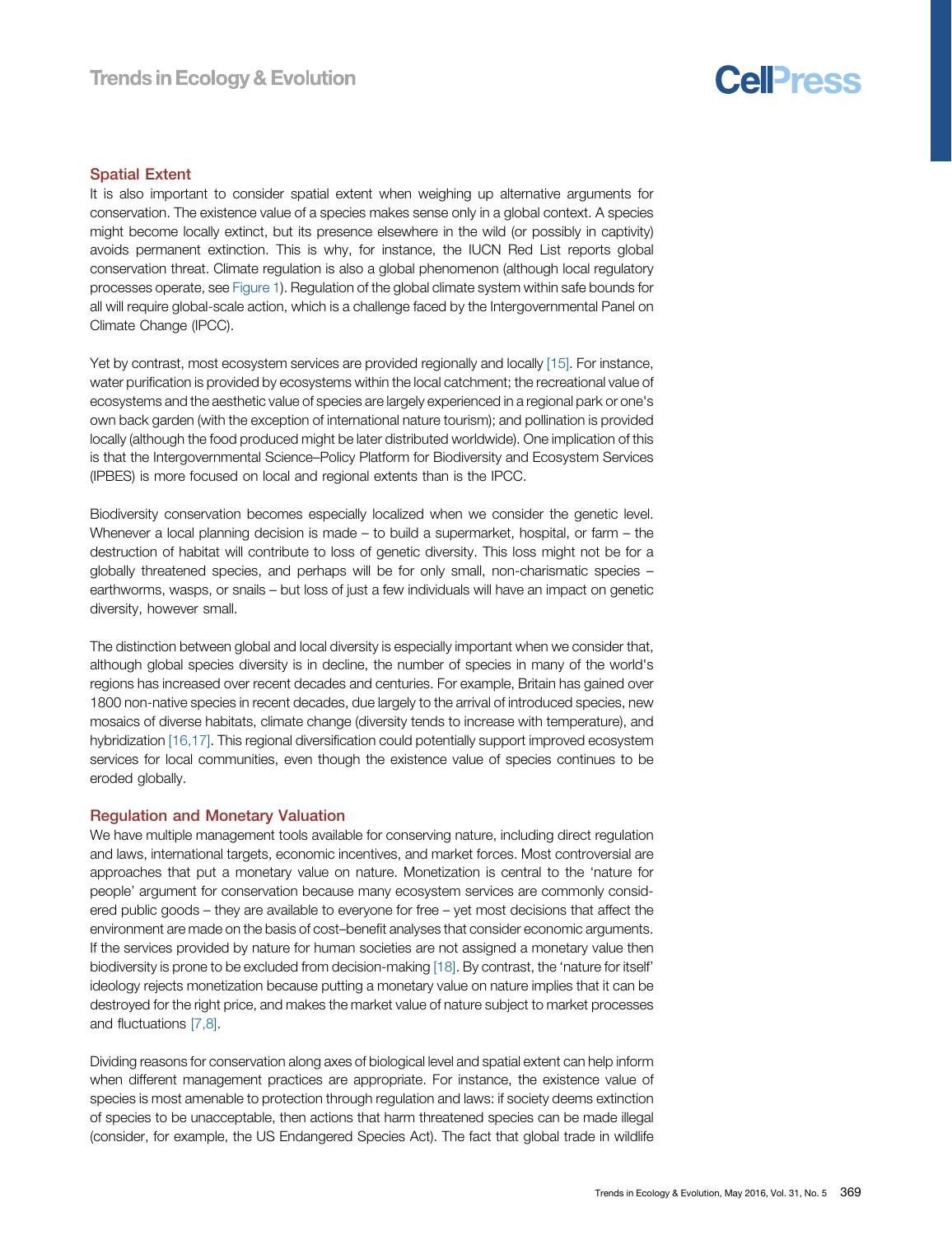

threatens species (for instance, black rhino) is evidence that creating markets for endangered species is not an effective way to save them and that regulation (e.g., through the Convention on International Trade in Endangered Species, CITES) is necessary to avoid extinction [\[7\].](#page-5-0)

Recognizing that existence value is most commonly associated with the species level and is defined at the global extent makes us focus on the particularly difficult problem of enacting regulations that are effective internationally. The target of the Convention on Biological Diversity to substantially reduce global biodiversity loss at the species level by 2010 (part of the '2010 Target') was missed [\[19\],](#page-5-0) and it seems we are on course to also miss the revised target for 2020 ('Aichi Target' number 12) [\[1\]](#page-5-0). Turning this around will require combining expertise in biology, politics, diplomacy, and international law to devise policies that are more enforceable than targets.

Yet recognizing that regulation is the best way to address species-level extinction does not mean that the use of market forces is at odds with other reasons for conservation. For instance, the role of forests in regulating climate is an ecosystem service with global reach that might be best protected in part through market forces. REDD+ (Reducing Emissions from Deforestation and Forest Degradation) is a mechanism under the UN Framework Convention on Climate Change to financially reward developing countries for forest management that reduces emissions and enhances removal of greenhouse gases. One option for implementing REDD+ is to allow forest carbon to be traded in carbon markets through carbon credits, which put an economic cost on releasing carbon into the atmosphere. Carbon emissions trading schemes around the world were worth around US\$30 billion in 2014 [\[20\]](#page-5-0); thus, including forest carbon within these markets has potential to greatly enhance the weight given to conserving forests in decision-making.

At regional and local extents, non-market monetary valuation holds great potential for conservation across all biological levels. For instance, in the UK estimates have been made of the monetary value of urban green spaces, calculated based on house prices at varying distance from city parks. Incorporating non-market monetary valuations in economic decision-making supports implementation of strong environmental regulation and market-based incentives for conservation, giving rise to land use decisions that increase the overall net benefit for society [\[18\]](#page-5-0). Thus, local decisions that take into account the utilitarian value of ecosystem services – the price per unit area – are likely to result in better conservation, including of local populations and genetic diversity.

## Inclusive Conservation

By recognizing the importance of the level of biological organization and spatial extent, the debate over whether we value biodiversity for its utilitarian or intrinsic value becomes more nuanced and the potential role of different management approaches at different levels and extents becomes apparent (see Outstanding Questions). It might be wrong to put a monetary value on the existence of tigers, but that does not mean the economic value of local pollinators should not be quantified and used to justify conservation.

Ultimately, conservation is about both people and nature. This is not some sort of New Conservation – all societies throughout human history have tackled the dual goals of conserving nature because of the services provided for their benefit (for instance, hunter–gatherer societies are directly reliant on local nature) and because of intrinsic values (often manifesting as 'spiritual' or 'divine' reasons for conservation, as reflected in the world's major religions). But for the first time in human history we are faced with a human population size and consumption rate that fundamentally challenge the well-being of both people and nature at a planetary scale. To turn this around, we need to urgently, cleverly, and on a large scale apply all the arguments and management tools we have – including both intrinsic and utilitarian reasons for conservation, and